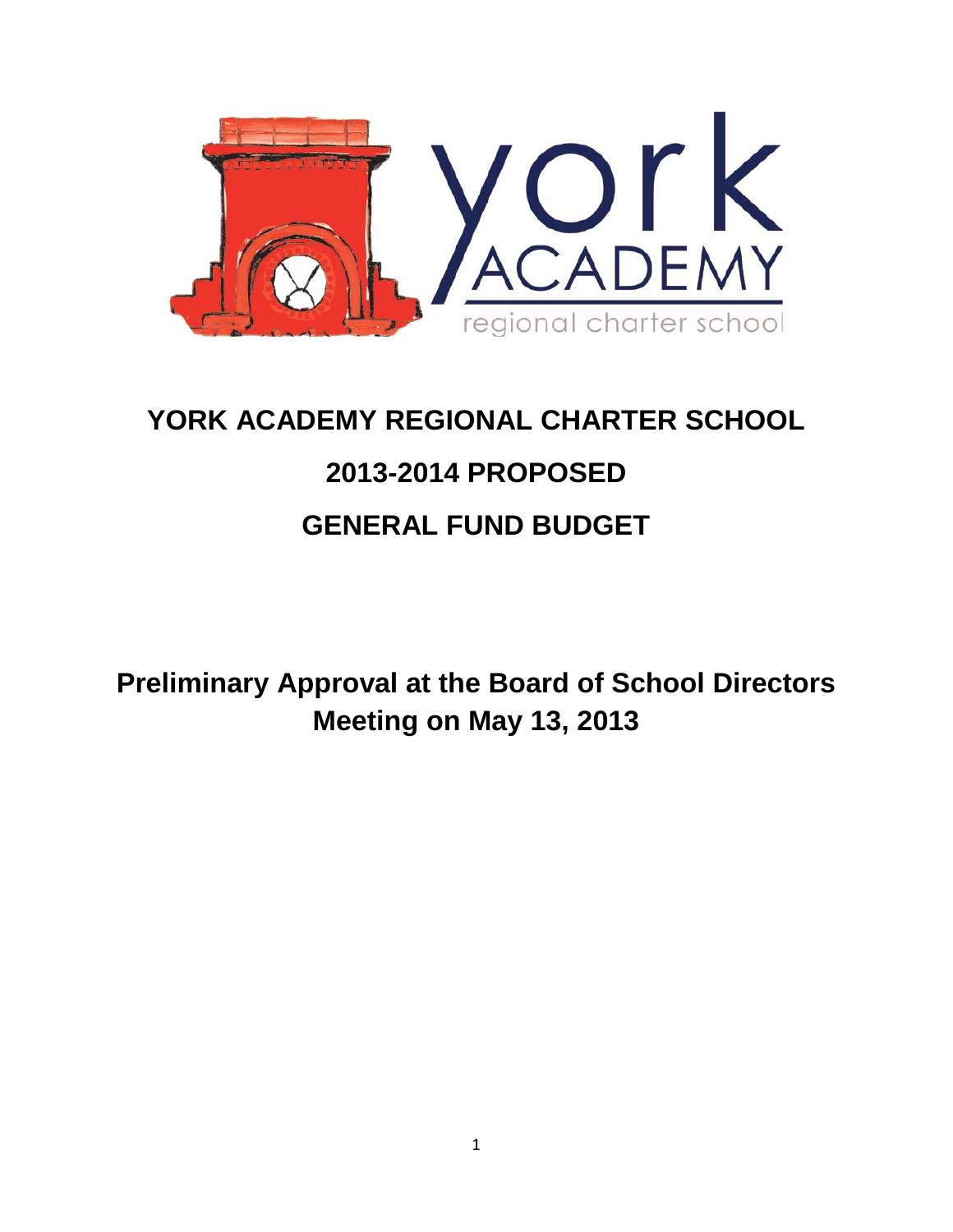## **York Academy Regional Charter School**

## **2013-2014 General Fund Budget**

## **Executive Summary**

The proposed 2013-2014 York Academy Regional Charter School Budget includes a \$1,149,614 or 33% increase in revenue as well as expenses compared to the 2012- 2013 Budget.

Student enrollment has been increased from the current enrollment for the 2012-2013 school year of 300 students to 375 students for the 2013-2014 school year. This increase includes the addition of fourth grade's enrollment of seventy-five students.

Expenses have increased by \$1,149,614 or 33% to account for the addition of fourth grade with staffing, supplies, equipment as well as continued contracted services for the 2013-2014 school year.

York Academy Regional Charter School presents a balanced budget for the 2013-2014 fiscal year. Total revenue for the 2013-2014 budget is \$4,664,715; total expenses for the 2013-2014 budget is \$4,664,715 with a net income/loss of **\$0.**